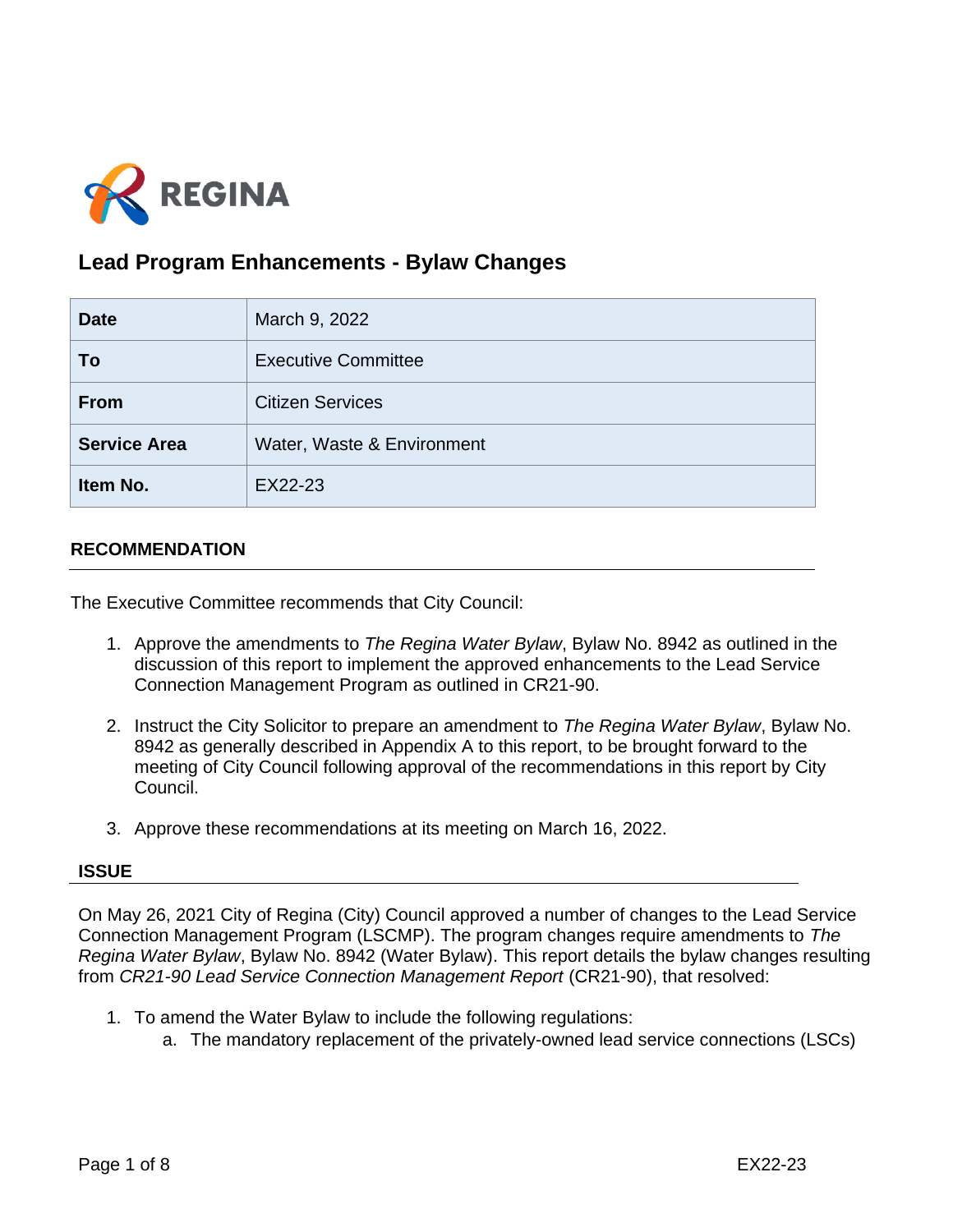when a City-owned LSC is replaced.

- b. Outlining an interest-free coordinated agreement, where the private and City-side of the LSC are replaced at the same time and including the following payment options for property owners:
	- i. Direct payment to contractor at the time of replacement.
	- ii.Five-Year Equalized Payment Plan, plus up-front administration fee of \$240.
	- iii. Ten-Year Equalized Payment Plan (available only to property owners who meet the City's Affordable Access Program criteria).
- c. Outlining an interest-free agreement available to property owners with private side lead to replace their LSCs, where the City-side is not lead with the following payment options:
	- i. Five-year Equalized Payment Plan, plus up-front administration fee of \$240.
	- ii.Ten-year Equalized Payment Plan (available only to property owners who meet the City's Affordable Access Program criteria).

# **IMPACTS**

# **Financial Impact**

Providing property owners with deferred payment options will result in a financial impact averaging \$1.8 million per year, until all deferred payments are received, up to a maximum of ten years after the final replacements occur. Over the life of the Utility model, this portion of the funding will be paid back by residents. The financing of this program will be funded by the General Utility Reserve (GUR), and the GUR would be maintained within the minimum (\$25 million) and maximum (\$90 million) reserve balances.

#### **Risk/Legal Impact**

On July 3, 2020, amendments to *The Cities Act* came into force that allow the City to enter into agreements with property owners to finance private side infrastructure replacements. Under the new provision, the City can pay the upfront capital cost of the LSC replacement of the private side and allows the property owner to reimburse the City for this expenditure over time, without interest.

The unpaid balance will be added to the taxes over multiple years without late payment penalties, as long as the person is making the payments according to the Lead Service Connection Replacement Program (LSCRP) agreement. The Water Bylaw will be amended to include provisions for an interest-free agreement over five years, or ten, for the private side lead replacements. The ten-year deferral is only available if the property owner(s) qualifies for the City's Affordable Access Program.

#### **Policy/Strategic Impact**

The LSCMP is consistent with *Design Regina: The Official Community Plan* (OCP) as follows:

- Additional financial resources to replace City-owned LSCs helps make the City's LSCMP accessible to all property owners of Regina (OCP D11 Goal 5 - Social Inclusion: 13.19).
- The 2022 updates to the LSCMP require the replacement of the private side LSCs when City-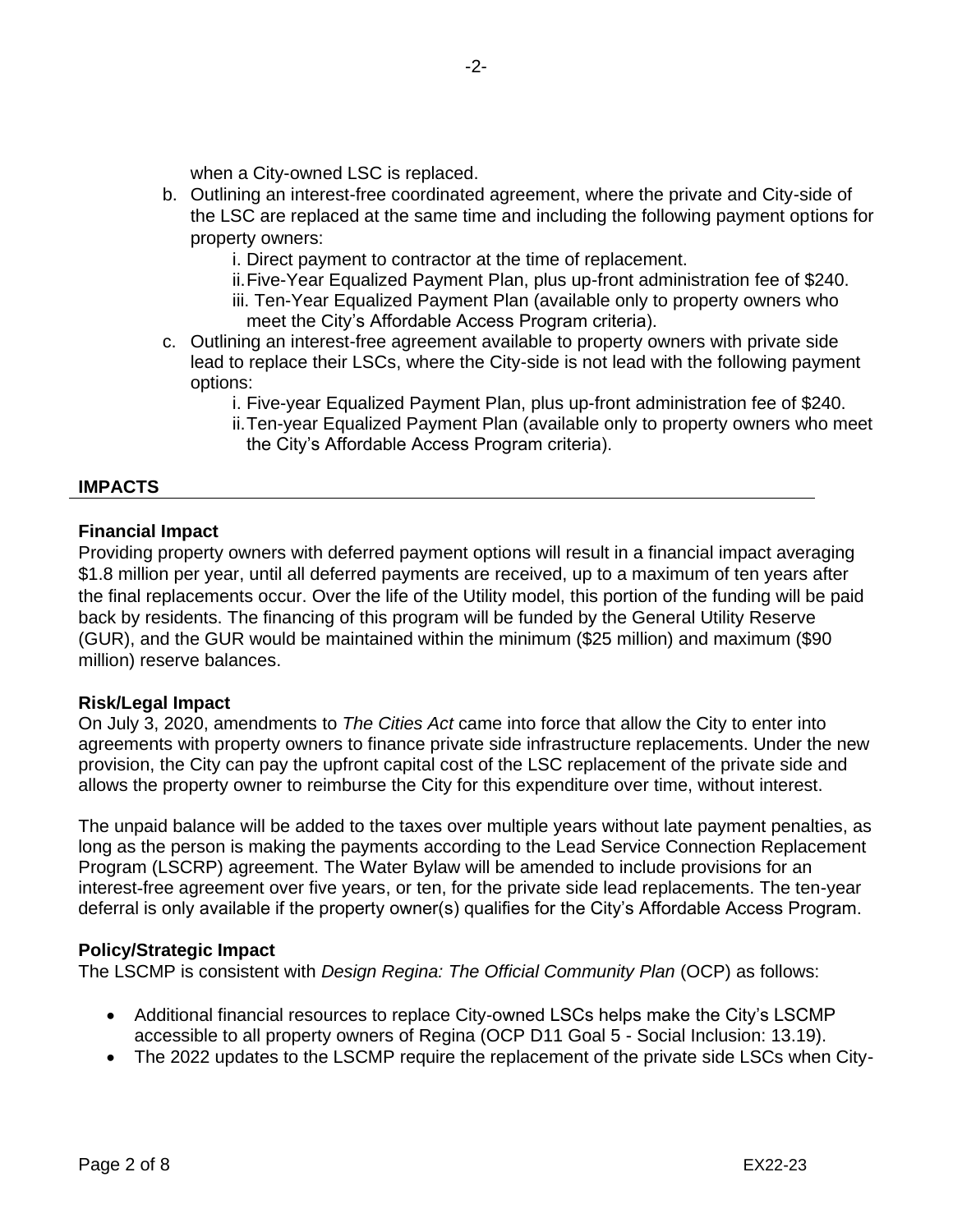owned LSCs are replaced, helping to improve the condition of existing housing stock (OCP D6 Goal 2 - Existing Housing Stock: 8.9).

#### **Environmental Impact**

City Council set a community goal for the City of achieving net zero emissions and sourcing of net zero renewable energy by 2050. In support of this goal, City Council asked Administration to provide energy and greenhouse gas implications of recommendations so that Council can evaluate the climate impacts of its decisions. The recommendations in this report are administrative in nature and are expected to have limited direct impacts on energy consumption and greenhouse gas emissions.

#### **OTHER OPTIONS**

Other support options were explored in CR21-90.

#### **COMMUNICATIONS**

Information regarding the current LSCMP is available at Regina.ca/leadservice. In the fall of 2021, the LSCMP annual notification letters were provided to residents and owners of properties serviced by City-owned LSCs. Included in the 2021 notifications were program details for the 2022 upcoming changes to the LSCMP.

Education and awareness about enhancements to the LSCMP will continue in 2022. Communications will focus on providing information to residents that may have City-owned or privately-owned LSCs, including notification of mandatory replacement of privately-owned LSCs and financial payment options available to assist with the replacement. Communications will include:

- Improved accessibility to information on Regina.ca/leadservice, including online application forms for the filter program and payment options for mandatory replacement.
- Annual notification letters that include information on impacts on lead in drinking water, updates to the LSCMP along with free filter and water testing options.
- Notification letters to property owners affected by construction, where City and privatelyowned LSCs will be replaced as part of a project.

The Administration will continue to establish relationships with community partners and groups to develop better collaboration methods to reach residents and increase water filter distribution.

#### **DISCUSSION**

The proposed amendments will be made to the Water Bylaw. The amendments to the Water Bylaw will be modelled after the City of Saskatoon's bylaw with modifications to definitions/terms to fit within the context of Regina bylaws. The general details of the amendments to the Water Bylaw can be found in Appendix A.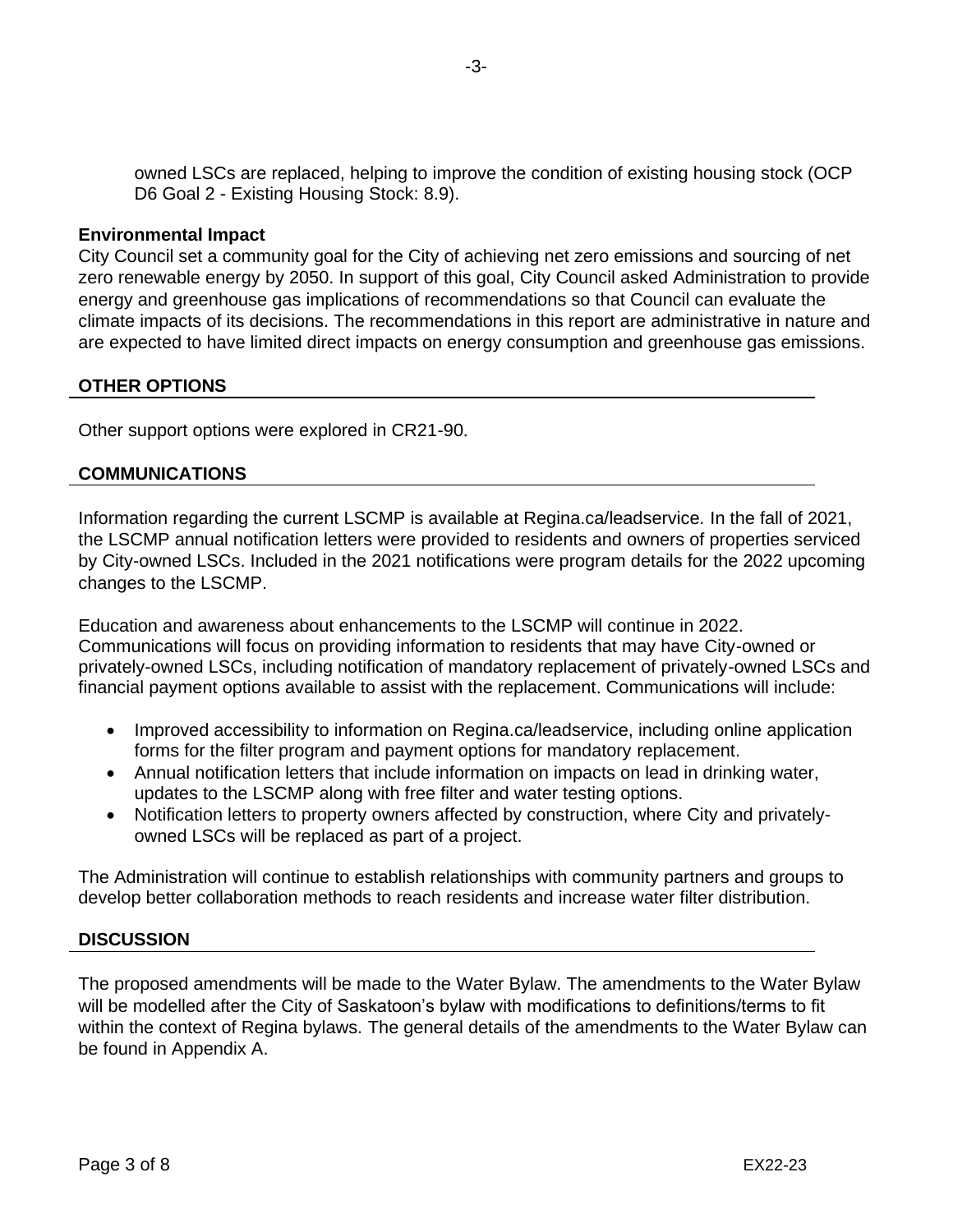The proposed amendments to the City's Water Bylaw are in accordance with *The Cities Act* and allow the City the general power to pass bylaws in relation to the following:

- The safety, health and welfare of people and the protection of people and property.
- Services provided by or on behalf of the City, including establishing fees for providing those services.
- Respecting public utilities.
- Requiring construction, maintenance, repair, or replacement of a service connection by the owner of a parcel of land, with the costs being an amount owing by the owner.

The Water Bylaw will be amended to include the following provisions:

# **Mandatory Private Side Replacement**

Replacing only the City-owned portion of LSCs does not solve the issue of lead in drinking water if lead plumbing materials also exist on the private side. Disturbing the service connection without completing a full LSC replacement has been shown to increase lead concentrations in the tap water supplied to residents immediately after replacement and has not been shown to significantly reduce lead levels over time.

Replacements will occur in conjunction with infrastructure renewal projects and will be mandatory for property owners to replace the private side of their LSC when a City-side LSC is also present. In cases where there is no City-side LSC present, but the private side is still lead, the property owner will not be required to replace the private side of the LSC. If the property owner wishes to replace the private side where the City-side has been replaced, they will have access to the deferred payment options in the LSCRP.

In cases where the replacement occurs due to an emergency break on the City-side LSCs, the property owner will have 60 days to replace the private side of their LSC. During this time, the City will facilitate the replacement of the private side of the LSC for the property owner and the property owner will have access to the deferred payment options in the LSCRP.

The City is responsible for the City-owned portion of the service connection from the water main to the property line. The property owner is responsible for the privately-owned portion of the service connection from the property line into the home, as well as in-house plumbing (Appendix B).

The Administration will continue to coordinate with the Residential Road Renewal Program (RRRP) as well as other infrastructure renewal projects to create a block-by-block program for the replacement of LSCs. This approach will help to manage impacts to roadways, create an efficient schedule to coordinate with residents, and help to minimize mobilization costs between replacement locations.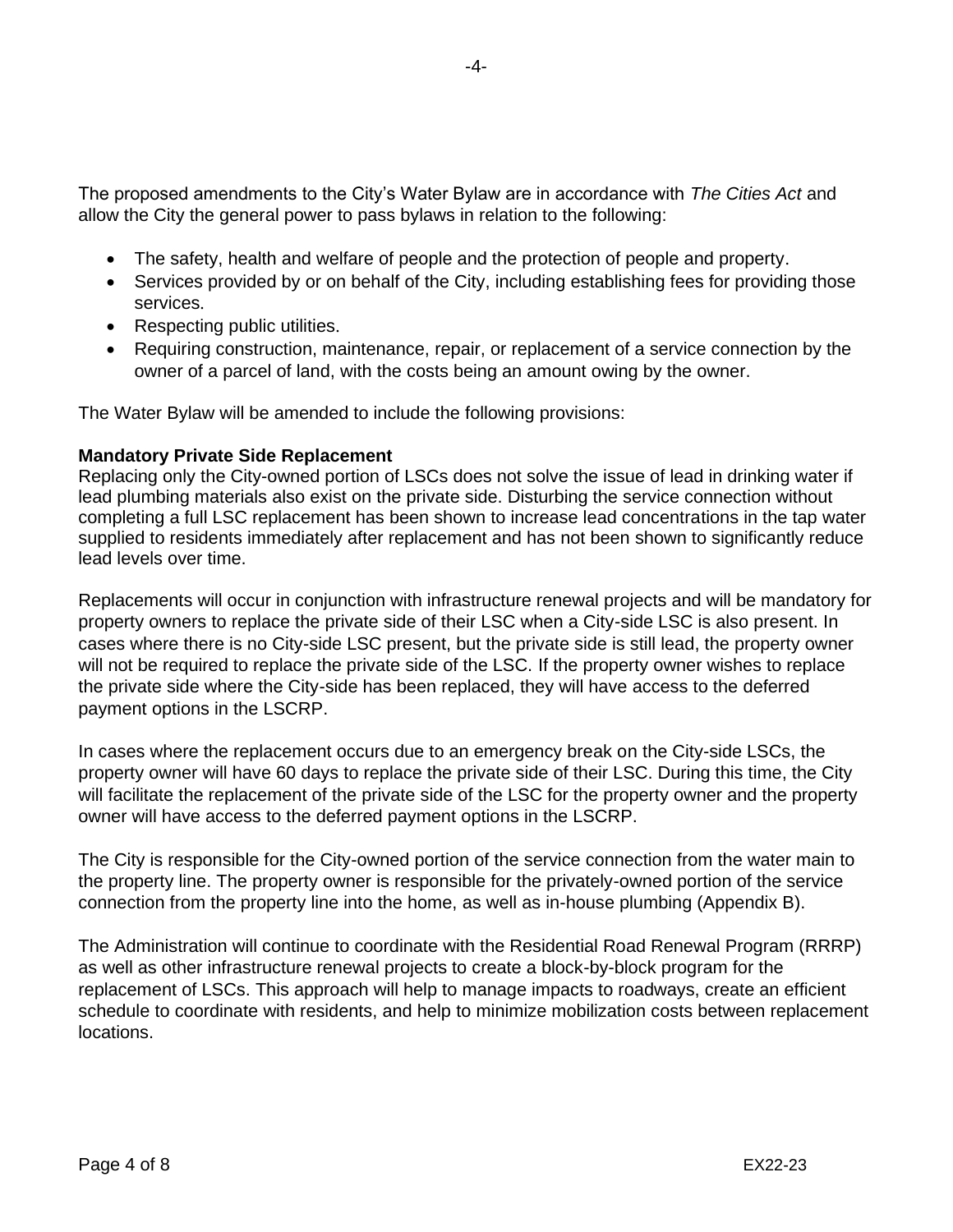The City does not maintain records of the material used in the private side of service connections. To ensure that all lead is removed from the LSC at the time of replacement, each location will need to be investigated prior to the replacement to determine where lead exists. This will entail entering residents' homes to inspect the private side of the service connection.

When replacing the LSC, the City will:

- Provide residents and/or homeowners advanced notice of replacement.
- Obtain the necessary permits for the full replacement.
- Replace the City-owned and private side of the LSC.
- Provide interior flushing instructions post replacement of the LSC.

To complete the replacement, the contractor needs access to the water meter inside of the property. If access is not provided, the City will replace the City-owned portion of the LSC and turn off the curb box which shuts off water to the property until such time as the property owner allows the contractor to enter the property to access the water meter and complete lead service connection replacement.

When the replacement of a LSC takes place, damage or failure of the existing sewer service connection can also occur. If the private side of a sewer service connection requires replacing when an LSC is also being replaced, the property owner can include the cost of the replacement as part of the deferred payment options in the LSCRP up to the maximum amount permitted under the program, which is \$10,000.

#### **Deferred Payment Options**

In conjunction with mandating the private side replacements, the City is offering residents deferred payment options, recognizing residents may not have planned on a replacement for when the work is being completed. Deferred payments are also available to properties with private side lead service connections to complete their replacements using a contractor from the City's approved underground contractor list.

Once the replacement has been completed, the City will inspect the installation and, if completed properly, the City will pay the contractor on the property owner's behalf.

The property owner will be able to finance the private side replacement of an LSC (and any necessary sewer replacement) up to a maximum cost of \$10,000.

Property owners interested in the deferred payment options will be required to enter into a financing agreement with the City. The agreement requires the cost of the replacement be registered as a pending liability on the property tax information and the replacement cost is registered as a lien against the property until the total replacement amount is paid in full.

The deferred payment options available to residents for the replacement of private-side LSCs are: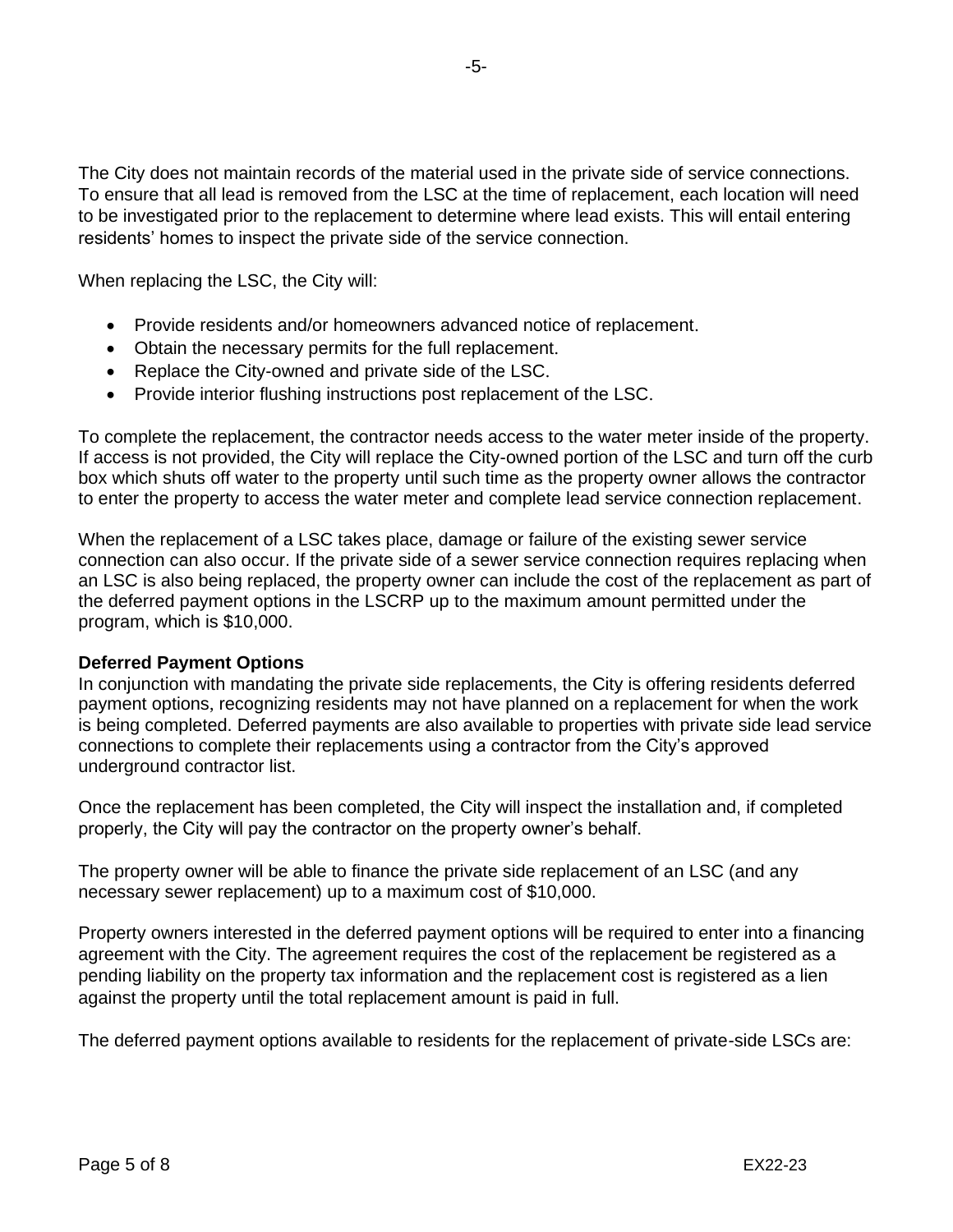- An interest free, five-year equalized payment plan (plus an up-front administration fee of \$240)
	- $\circ$  The purpose of the up-front administration fee of \$240 includes the cost of applying the amount to the property taxes and the time required to process the equalized payment program.
	- $\circ$  In this case, the City pays the contractor and attaches the cost for the private side replacement to the property owners' taxes. One fifth of the total amount is then due and payable when your taxes are due. In each year thereafter, one fifth of the amount is due and payable until the amount is paid in full. If property owners are on the TIPPS program, you would make 60 equal payments after the replacement has been completed.
- An interest free, ten-year equalized payment plan for residents that meet the City's Affordable Access Program criteria. Please refer to Appendix C for an example of the City's Affordable Access Program Application, which will be amended to reflect the lead service connection program, if approved by Council.
	- o There is no up-front administration fee if the property owner is eligible for the ten-year equalized payment plan option.
	- $\circ$  In this case, the City pays the contractor and attaches the cost for the private side replacement to the property owners' taxes. One tenth of the total amount is then due and payable when your taxes are due. In each year thereafter, one tenth of the amount is due and payable until the amount is paid in full. If you are on the TIPPS program, you would make 120 equal payments after the replacement has been completed.

If an LSC at a property is replaced on or before September 30, the amount due, if unpaid, will be added to the tax roll of the property on January 1 of the next calendar year.

If an LSC at a property is replaced after September 30, the amount due, if unpaid, will be added to the tax roll of the property and form part of the taxes on January 1 of the year following the next calendar year.

# **Failure to Pay**

Included in the agreement is the acknowledgement and agreement of the property owner that if there is a failure to make any of the required payments on the due date(s), then the City is entitled to collect the same as the property tax arrears, together with the City's normal penalties and interest through the City's property tax collection system.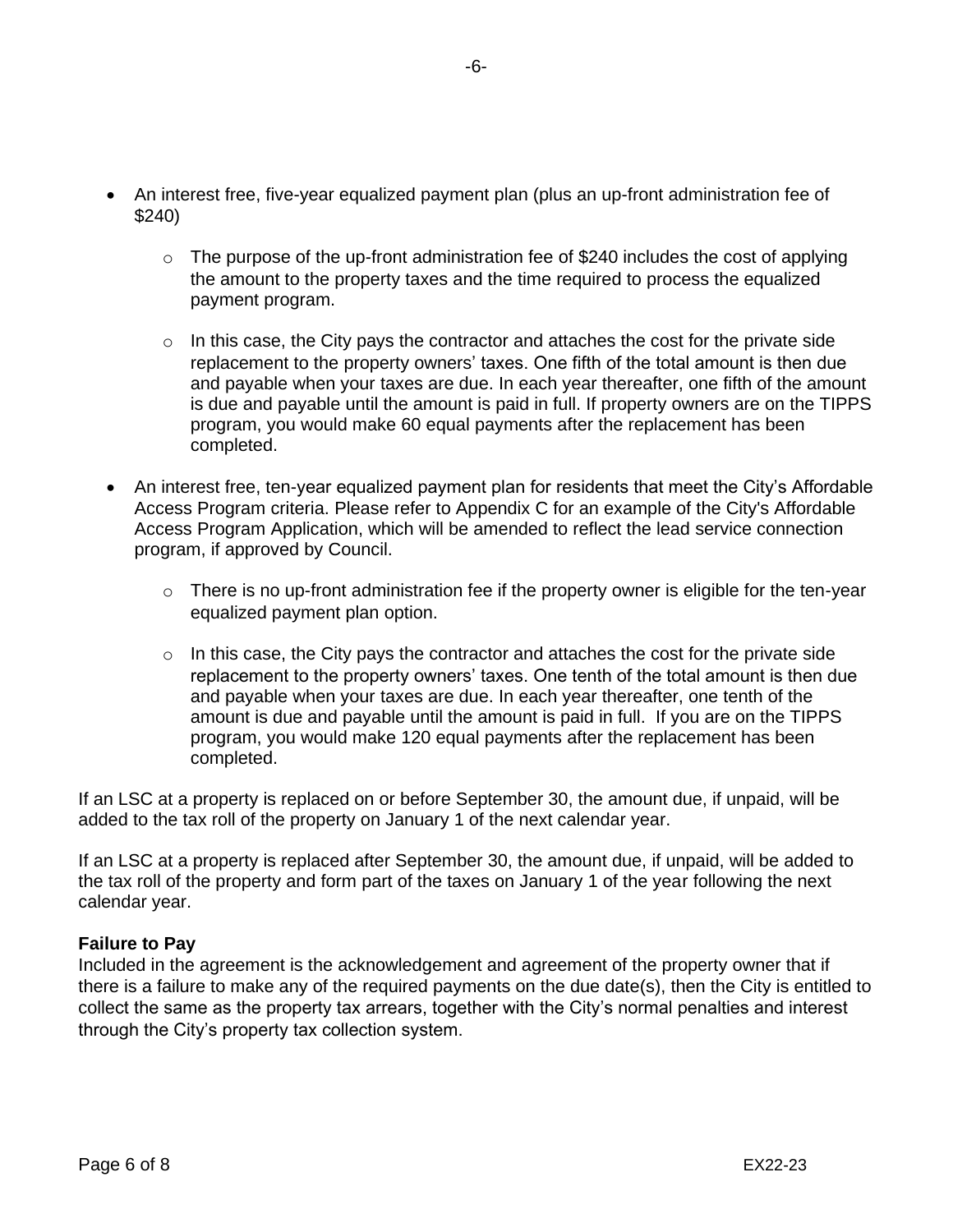If the property is sold or the property owner dies, a representative of the estate shall notify the City within 60 days of the sale or transfer of the property. The City will then send out notice that the remaining replacement cost is now due and owing, unless the City has agreed to another arrangement for repayment of the remaining replacement cost with a subsequent owner, to collect the same as property tax arrears.

If the property owner or a representative does not repay the City upon transfer of ownership, the City is entitled to recover the unpaid portion of the replacement cost, from any subsequent owner of the property.

A clause will be added under the Offences, Penalties and Enforcement section of the bylaw that states no person shall fail to notify City with false or misleading information on an application under the deferral program; or fail to notify the City of the death of a taxpayer or the sale of property which could lead to discontinuation of service.

# **DECISION HISTORY**

In 2017, (*Lead Service Connection Management Program Report CR17-74*), City Council approved additional elements for the LSCMP including testing and a water filter program for residents.

In 2018, (*Lead Service Connection Management Program Report CR18-27*), City Council was provided with an update of 2017 and proposed 2018 program activities. Administration was directed to provide a report to Public Works & Infrastructure (PWI) Committee annually on the progress of the LSCMP.

In April 2019, (*Lead Service Connection Management Update Report PWII9-9*), a report was submitted to PWI to provide an update on the progress of the LSCMP.

On December 3, 2019 (*Accelerating the Lead Service Connection Management Program MN19-23*), Council approved a motion that required that Administration prepare a report for Public Works and Infrastructure Committee in March 2020 that considers and analyzes potential enhancements to the LSCMP.

On March 25, 2021, as part of the 2021 Utility Budget, City Council approved a continuous supply of water filters for eligible residents as part of the LSCMP.

On May 26, 2021, (*Lead Service Connection Management Program CR21-90*), City Council approved:

- 1. A fifteen-year LSC replacement program with mandatory private side replacement, with a target completion year of 2036.
- 2. Program support options with payment options up to ten years for qualifying residents for full